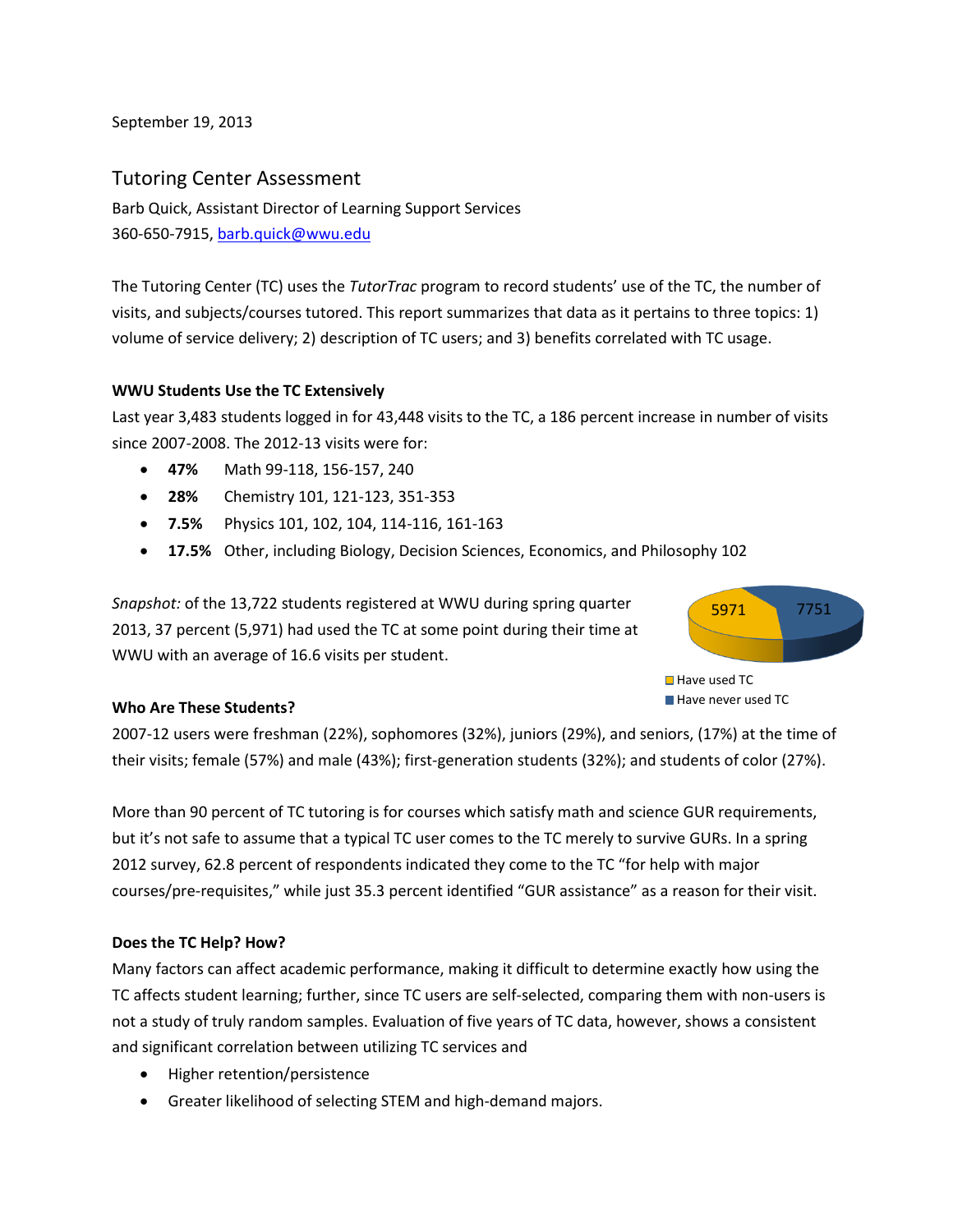From 2007-08 to 2011-12, **persistence**  significantly higher than that of TC users not in those groups, and more **(defined as graduation or continuing enrollment**) of students who visited the TC during their first year was students who did not. The effect was more significant for students of color and first-generation students than for pronounced for students who visited the TC multiple times.

 Students who visited the TC during **majors** than students who did not. The their first year were also more likely to **declare STEM and other high-demand**  effect was more significant for students of color, first-generation students, and Pell-eligible students than for TC users not in those groups, and more pronounced for students who visited the TC multiple times.

#### **Summary**

 clients represent a cross section of Student use of the Tutoring Center is extensive and increasing, and TC WWU's student population. While





 some students come to the TC to survive math and science GURs, a majority seek help to ensure good performance in courses and pre-requisites for their majors. Among educational benefits correlating with TC usage are higher retention and greater tendency to declare STEM and other high-demand majors.

#### **Notes**

 2007-2012 data analysis was performed by Sharon Schmidtz and Brendan Costello from the WWU Office of Institutional Research. More detailed research results are available on request.

 TC employment also provides benefits to student employees—tutors, peer advisors and study-group facilitators—including: a superb review of subjects tutored; development of communication and leadership skills; academically-based work experience; convenient on-campus employment and financial support of educational goals.